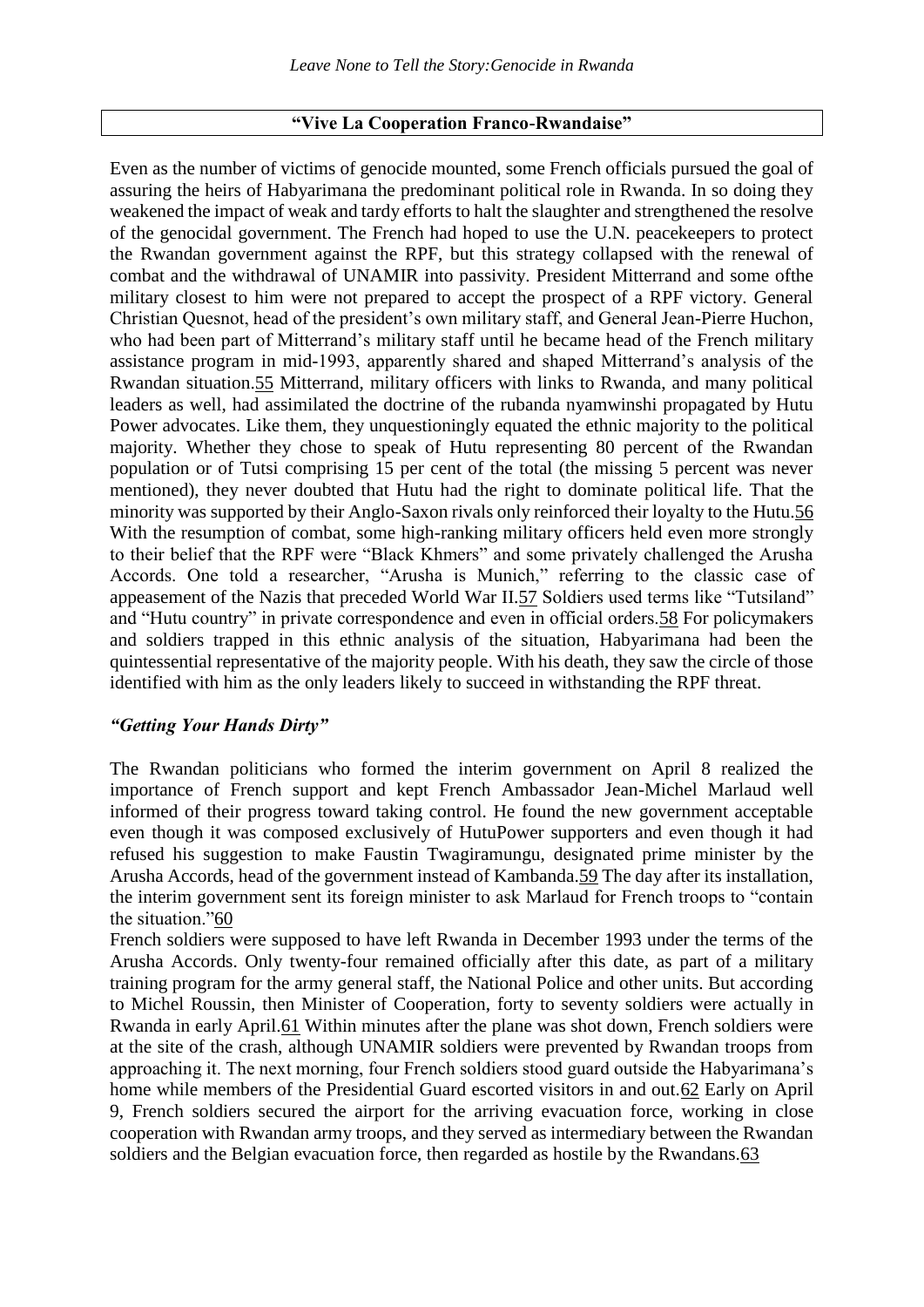The deputy defense attaché at the French embassy, Lt. Col. Jean-Jacques Maurin, was in charge of the troops because the defense attaché was out of the country. Maurin, who had served as adviser to the general staff since 1992, was well-acquainted with Rwandan military leaders and presumably well-placed to influence them. According to Ambassador Marlaud, he and Maurin tried on the afternoon of April 7 to persuade Bagosora to "take control of the situation,"ignoring the fact that he was already in control of the violence[.64](https://www.hrw.org/reports/1999/rwanda/Geno15-8-02.htm#P454_147301) Otherwise there has been no account of the role played by these French advisers during the first days of the crisis, when the officers whom they had been training were ordering their troops to slaughter civilians. Nor has there been an explanation of the duties of the two French soldiers slain by the RPF, along with the wife of one of them, on April 8. They were supposedly found in possession of communications equipment. Some officers in Belgian military intelligence believed that the French had tapped the phone system in Kigali[.65](https://www.hrw.org/reports/1999/rwanda/Geno15-8-02.htm#P455_147937)

For several days, the French considered meeting the request of the interim government for military assistance. According to a commission of the French National Assembly that investigated the Rwandan tragedy, the evacuation operation had a "strictly humanitarian purpose" but "could have developed into something other than a simple humanitarian operation.["66](https://www.hrw.org/reports/1999/rwanda/Geno15-8-02.htm#P457_148423) They mention that the force came equipped with Milan missles and that a group of thirty-five men, at least one of them an intelligence expert, remained in Rwanda under Maurin's orders even after the embassy had been closed and all the foreigners and other French soldiers had been evacuated. The contingent left behind was ordered to gather information on the local situation, propose appropriate action, and guide air support operations. As the commission notes, it is difficult to imagine for whom the air support might be destined if not the Rwandan army[.67](https://www.hrw.org/reports/1999/rwanda/Geno15-8-02.htm#P458_149106)

The relative weakness of the government troops and the rapid advance of the RPF must have discouraged decision makers in Paris from attempting yet one more rescue of the Rwandan army. The French had also consulted with at least the U.S. and Belgium about some form of intervention, as mentioned above, and had found them unwilling to participate. According to official records, the last of the French troops was withdrawn on April 14.

Some soldiers long committed to supporting Rwandan colleagues regretted this decision. Col. Jean Balch, one of that group, commented:

...it would have taken very little (a few French military advisers) to reverse the situation. June 1992 and February 1993 [when French aid had halted the RPF] could perfectly well have been "replayed" in April 1994[.68](https://www.hrw.org/reports/1999/rwanda/Geno15-8-02.htm#P463_149903)

Unwilling to provide military aid, the French provided discreet but vital political support to the interim government, at the U.N., in diplomatic exchanges with other governments, and through public statements[.69](https://www.hrw.org/reports/1999/rwanda/Geno15-8-02.htm#P466_150127) They argued, as did the Kigali authorities, that the massacres were a virtually inevitable response to RPF military advances[.70](https://www.hrw.org/reports/1999/rwanda/Geno15-8-02.htm#P467_150312) They often refused to acknowledge the role of Rwandan authorities in directing the genocide; as late as June 22, French military officers spoke of the need to help authorities reestablish control over the killers[.71](https://www.hrw.org/reports/1999/rwanda/Geno15-8-02.htm#P468_150626) At other times, they admitted the responsibility of the interim government, but sought to minimize it by depicting the genocide as part of a particularly vicious "tribal war" with abuses on both sides[.72](https://www.hrw.org/reports/1999/rwanda/Geno15-8-02.htm#P469_150915) In an interview with representatives of Human Rights Watch and the International Federation of Human Rights Leagues, Mitterrand's chief adviser on Africa, Bruno Delaye, conceded that the "Hutu" had done terrible things, but he insisted that it was because they were fighting for their lives. It was regrettable, but that was the way Africans were[.73](https://www.hrw.org/reports/1999/rwanda/Geno15-8-02.htm#P470_151384) On May 16, then Foreign Minister Alain Juppé became one of the first important statesmen to use the term "genocide" in referring to Rwanda, but in mid-June he wrote about "genocides," suggesting both sides were engaged in the crime[.74](https://www.hrw.org/reports/1999/rwanda/Geno15-8-02.htm#P471_151673)

Using the pretext of keeping contact with all parties to the conflict, Juppé and Delaye welcomed to Paris the delegation of the interim foreign minister, Jérôme Bicamumpaka, and CDR head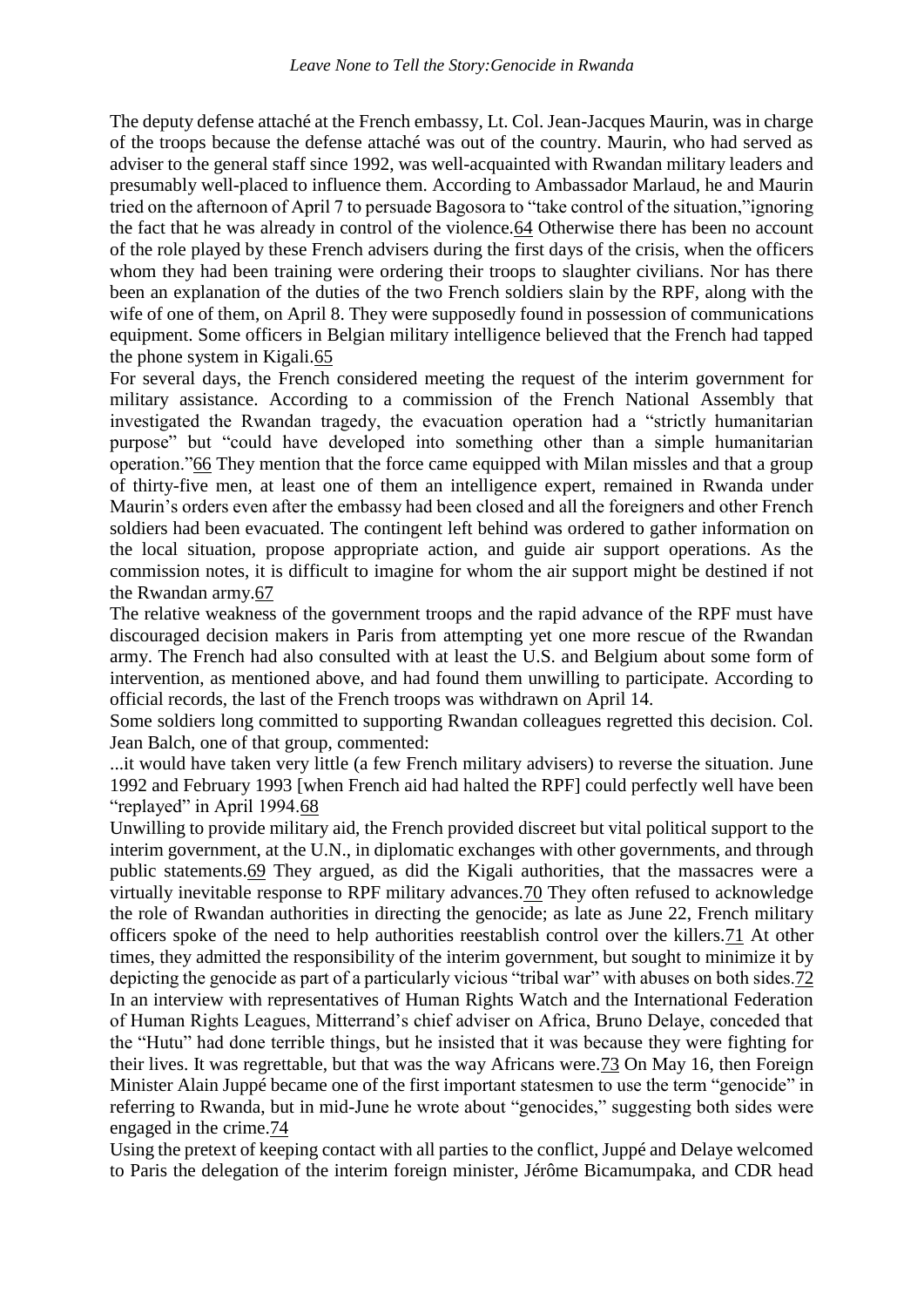Jean-Bosco Barayagwiza. Although a French government spokesman described the visit as unofficial, the two were received at the French Presidency and at the Office of the Prime Minister. At the time, Human Rights Watch questioned a French representative in Washington about the meetings and was told that French officials had used the occasion to press for an end to the massacres[.75](https://www.hrw.org/reports/1999/rwanda/Geno15-8-02.htm#P473_152478) In Paris, Delaye answered a similar question from Daniel Jacoby, then President of FIDH, by saying that it was better to talk to them than not to[.76](https://www.hrw.org/reports/1999/rwanda/Geno15-8-02.htm#P474_152764) Challenged subsequently about the wisdom of meeting with representatives of a government engaged in genocide, Delaye stated that he had received 400 assassins and 2,000 drug trafficers in his office. "You cannot deal with Africa," he asserted, "without getting your hands dirty.["77](https://www.hrw.org/reports/1999/rwanda/Geno15-8-02.htm#P475_153153)

During the 1998 inquiry at the National Assembly, Foreign Minister Hubert Védrine, who was secretary-general at the French Presidency in 1994, was asked why France had accorded legitimacy to the genocidal government. He responded that:

It was not a question of legitimacy or illegitimacy, which is based in a democratic way of thinking not appropriate in the context of the period.... France does not select and does not judge some as more than legitimate than others. It saw that there was a terrible conflict which it watched with consternation since its purpose had been for years...to prevent that conflict. Hence its desire to negotiate a cease-fire, which required continuing a dialogue with all the parties[.78](https://www.hrw.org/reports/1999/rwanda/Geno15-8-02.htm#P479_153970) In fact, as shown above, other governments also continued discussions with the interim authorities but found more private ways to do so. If French officials chose such a highly visible way to maintain contact with the genocidal government, they did so fully aware of the political message being sent. It made genocide seem respectable in Paris, an encouragement to its supporters in Rwanda and a lever for the interim government to use in securing entry in other capitals abroad.

According to former minister of cooperation, Bernard Debré, Mitterrand at first remained "very attached to former President Habyarimana and his family, and to everything that was part of the old regime.["79](https://www.hrw.org/reports/1999/rwanda/Geno15-8-02.htm#P483_154752) This attachment took the concrete form of a gift of some U.S.\$40,000 to Madame Habyarimana at the time of her arrival in France, a sum that was designated as "urgent assistance for Rwandan refugees" and was taken from the budget of the Ministry of Cooperation[.80](https://www.hrw.org/reports/1999/rwanda/Geno15-8-02.htm#P484_155071) This grant provoked such anger among staff of the ministry that information about it was leaked to the press. Ministry staff also formally and unanimously demanded that "money budgeted by the Ministry of Cooperation for Rwanda be used for humanitarian assistance for the people of the country" and deplored the French refusal to evacuate Rwandan employees, some of whom had worked with the French for many years[.81](https://www.hrw.org/reports/1999/rwanda/Geno15-8-02.htm#P485_155569)

French authorities occasionally used their influence to protect people, as when they intervened at the Hotel Mille Collines. Just after the mid-May incident, an official at the foreign ministry remarked to a reporter that the success of the initiative "shows to what extent Paris can still influence events.["82](https://www.hrw.org/reports/1999/rwanda/Geno15-8-02.htm#P487_155923) But when asked to use their power to produce a more general change in the policies of the interim government, French officials often professed having no means to do so. Two weeks after the first incident, Delaye told representatives of Médecins sans Frontières that he could not exert influence on Rwandan authorities because he could not get them on the telephone[.83](https://www.hrw.org/reports/1999/rwanda/Geno15-8-02.htm#P488_156371) When asked to comment four years later on whether pressurefrom Paris had brought about change in the policies of the genocidal government, a high-ranking French official familiar with the Rwandan dossier replied, "What pressure? There was no pressure.["84](https://www.hrw.org/reports/1999/rwanda/Geno15-8-02.htm#P489_156769)

## *Aid to the Rwandan Armed Forces*

Official deliveries of arms by the French government to other governments are regulated by well-defined rules, but in the case of Rwanda—as in many others—the rules were rarely followed. According to the National Assembly investigative commission, thirty-one of thirtysix deliveries of weapons to Rwanda during the years 1990 to 1994 were made "without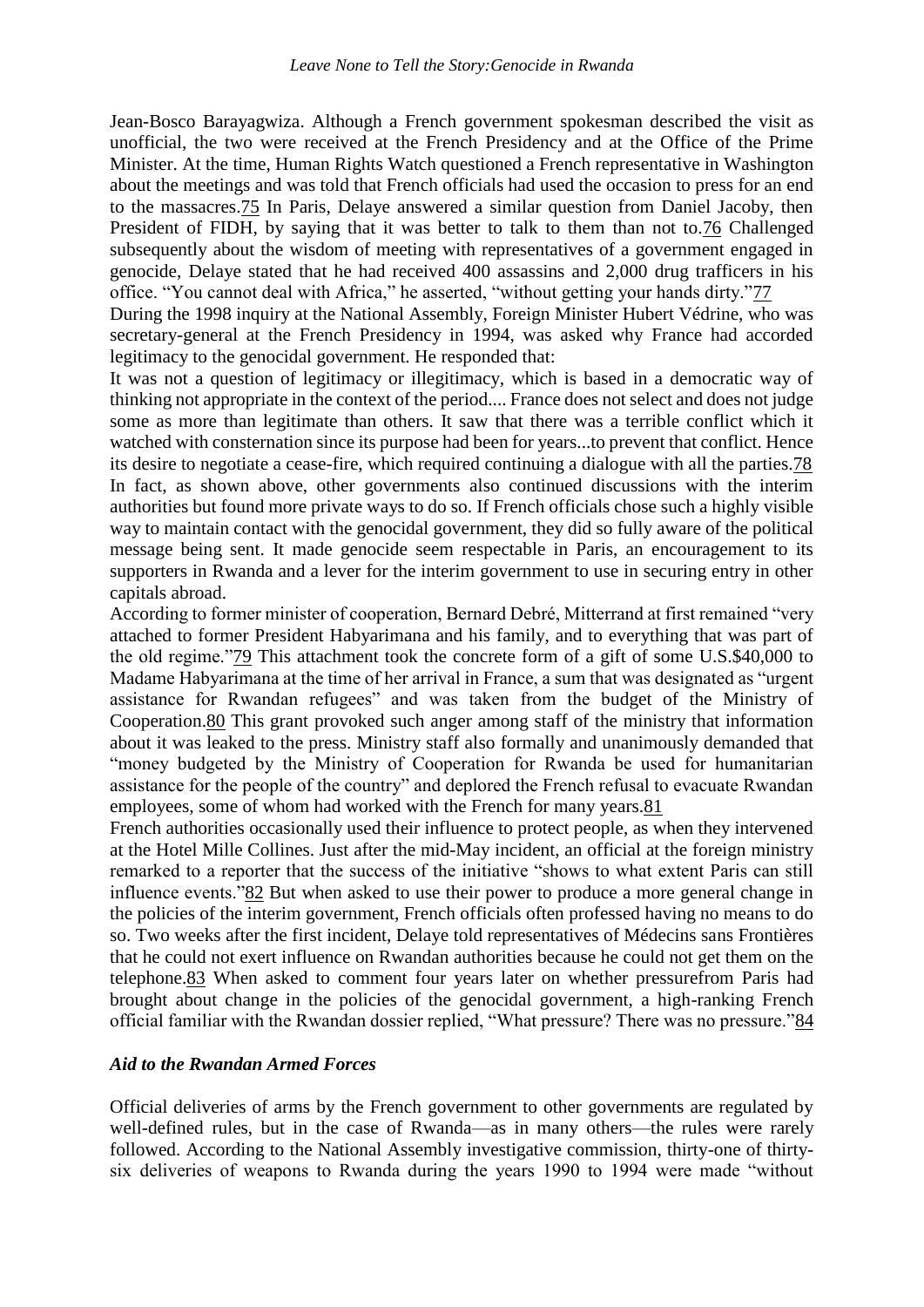following the rules.["85](https://www.hrw.org/reports/1999/rwanda/Geno15-8-02.htm#P493_157236) According to the commission, there were no legal and official deliveries of arms after April 8, 1994, a position reiterated by an official from the Ministry of Defense. But the commission left open the possibility of other kinds of deliveries linked to France, saying specifically that its report did not "exhaust the reality of the subject.["86](https://www.hrw.org/reports/1999/rwanda/Geno15-8-02.htm#P494_157665) Speaking privately, various military officers and officials in the ministries of cooperation and defense indicated that deliveries of weapons by French actors—perhaps unofficially, illegally, or transacted outside France—took place while the genocide was going on[.87](https://www.hrw.org/reports/1999/rwanda/Geno15-8-02.htm#P495_158006) Bernard Debré reported his impression that France might have supplied arms for some time after the start of the genocide. He stated that he asked Mitterrand about this and the French president replied, "Do you think that the world woke up on April 7 saying today the genocide is beginning?["88](https://www.hrw.org/reports/1999/rwanda/Geno15-8-02.htm#P496_158476)

According to a U.N. military observer, one of the three French planes that delivered the troops of the evacuation mission also brought cases of ammunition for mortars. French officials had informed UNAMIR that the first planes bringing troops of the evacuation force would land at 6 a.m. on April 9 but they actuallyarrived more than two hours early. Rwandan soldiers, correctly informed of the arrival time, had removed the trucks blocking the runway to allow the plane to land. The ammunition was unloaded from the plane and taken away by Rwandan army vehicles[.89](https://www.hrw.org/reports/1999/rwanda/Geno15-8-02.htm#P498_159139)

Research done by the Arms Division of Human Rights Watch established that the French government or French companies operating under government license delivered arms to the Rwandan forces five times in May and June through the town of Goma, just across the border from Gisenyi, in Zaire[.90](https://www.hrw.org/reports/1999/rwanda/Geno15-8-02.htm#P500_159909) The first of these shipments may have taken place before May 17, when the Security Council imposed an embargo on the supply of arms to the interim government, but it was still done in disregard of its April 30 appeal "to refrain from providing arms or any military assistance" to the parties to the conflict. On one of the dates in question, May 25, a plane from Malta landed at Goma with a single passenger, T. Bagosora, in addition to its cargo[.91](https://www.hrw.org/reports/1999/rwanda/Geno15-8-02.htm#P501_160426)

Lt. Col. Cyprien Kayumba spent twenty-seven days in Paris in an effort to speed the supply of arms and ammunition to the Rwandan army. During that time, he was reportedly a regular visitor to the office of French military cooperation, where he frequently saw its head, General Huchon[.92](https://www.hrw.org/reports/1999/rwanda/Geno15-8-02.htm#P503_160941) Just two days after the visit of Barayagwiza and Bicamumpaka to French officials, Kayumba submitted a large order for arms to SOFREMAS, Société Française d'Exploitation de Matériels et Systèmes d'Armement, an enterprise controlled by the French state that serves as intermediary between French arms manufacturers or dealers and countries seeking arms. According to correspondence later recovered from the archives of the Rwandan Ministry of Defense, SOFREMAS wrote Kayumba on May 5 at his Paris address, stating that they were prepared to ship U.S.\$8 million worth ofammunition of South African manufacture as soon as they received a payment of 30 percent of the price and the necessary EUC/Zaire. EUC stands for End User Certificate, the formal attestation by a government that the arms purchased were for its own use and not for resale or transshipment elsewhere. This document was to be provided by Zaire in a clear attempt to hide the real purchaser of the arms, which would have been shipped to Goma, not to Kigali. Although the arms embargo had not yet been voted by the Security Council, SOFREMAS knew it would be embarassing to be discovered supplying arms to Rwanda during a period when a genocide was being executed.

On May 5, the day that SOFREMAS confirmed its deal with Kayumba, the French cabinet decided that all authorizations for the export of arms to Rwanda would be suspended and that no new authorisations would be accorded. This decision confirmed a provisional suspension that had been in effect since April 8[.93](https://www.hrw.org/reports/1999/rwanda/Geno15-8-02.htm#P505_162523) The director of SOFREMAS, Germaine Guell, states that the U.S.\$8 million order was cancelled by SOFREMAS once the arms embargo went into effect and that company made no further shipments to Rwanda after May 17[.94](https://www.hrw.org/reports/1999/rwanda/Geno15-8-02.htm#P506_162832) This carefully worded statement, like those of the government ministers, did not exclude deliveries to Zaire.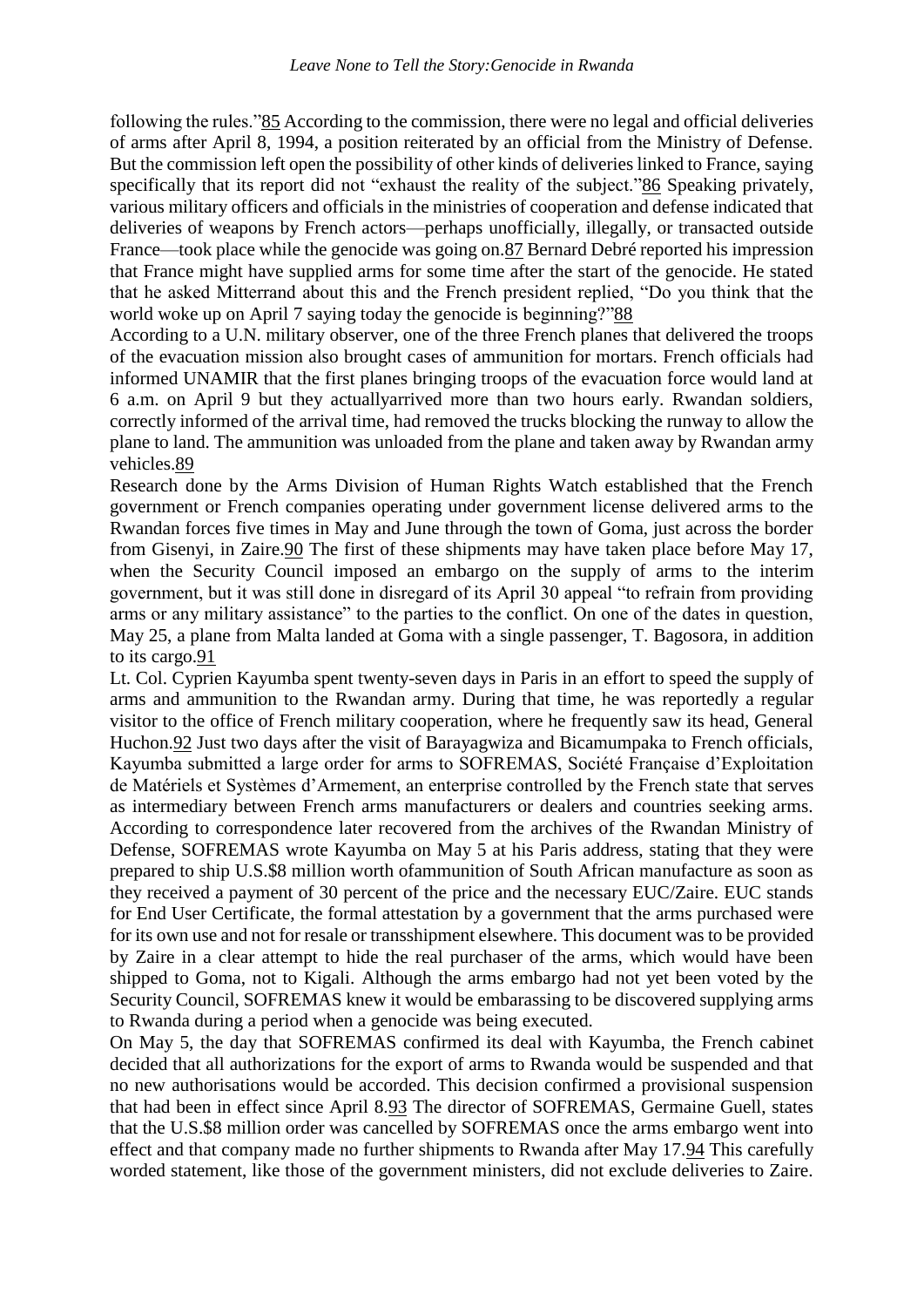In fact, Guell explicitly conceded that "it is possible and even probable that Mobutu's government agreed to have Goma serve as a conduit for material meant for Rwanda." He admitted that his company had been asked to deliver arms in this way—the mention of the End User Certificate in the document cited above proves that they had actually agreed to this arrangement—but he declares that they did not do so. He hastened to add that the practice of deliveries through Zaire must have ended quickly. He remarked, "It would take a pretty unscrupulous government to deliver materiel to Zaire that it knew would end up in Rwanda.["95](https://www.hrw.org/reports/1999/rwanda/Geno15-8-02.htm#P507_163666) Admiral Jacques Lanxade, chief of staff of the French army, discounted any impact of Frenchdelivered arms on the genocide. In a radio interview on June 29, 1994 he said, "We cannot be reproached with having armed the killers. In any case,all those massacres were committed with sticks and machetes.["96](https://www.hrw.org/reports/1999/rwanda/Geno15-8-02.htm#P509_164136) Lanxade was wrong about the importance of the use of firearms in the genocide, as data above shows. But even apart from any direct link between arms delivered by French actors and those used in massacring civilians, providing weapons desperately needed by the Rwandan armed forces in its war against the RPF strengthened a government engaged in genocide.

Lt. Col. Ephrem Rwabalinda of the Rwandan army came to Paris to press for more extensive aid than just arms. He reported on his four-day mission to the headquarters of French military assistance in a May 16 letter to the Rwandan minister of defense and chief of staff of the army[.97](https://www.hrw.org/reports/1999/rwanda/Geno15-8-02.htm#P511_164808) On May 9, Rwabalinda had the first of a series of meetings with General Huchon. He requested French political support in the international community, French soldiers to be sent to Rwanda—at least some instructors who could "help out" under a military assistance program, and what he called the "indirect use of foreign soldiers, regular or irregular" (i.e., mercenaries). He also cited several "urgent needs": at least 2,000 rounds of 105mm ammunition and ammunition for individual arms, even if this had to be delivered indirectly through neighboring friendly countries.

By Rwabalinda's account, Huchon told him that a secure telephone to permit encoded conversations between himself and General Bizimungu had already been sent from Paris and was awaiting shipment from Ostend. The French had also sent seventeen small radio sets to facilitate communications between various units and Kigali. Huchon reportedly stressed that it was urgent to locate a usable airfield where landings could be made "in complete security." They agreed that Kamembe, in the southwestern town of Cyangugu, was the most likely site, provided that the runway was repaired and that "spies were driven away" from the airport.

When Rwabalinda pushed for more immediate aid, Huchon is said to have stated very clearly that "French soldiers had their hands and feet tied" and could not intervene to help the Rwandan army and interim government because of the bad press they had been getting. Unless something were done, Huchon reportedly stressed, Rwandan military and leaders will be "held responsible for the massacres committed in Rwanda." They must prove the legitimacy of their war "to turn international opinion back in favor of Rwanda in order to be able to resumebilateral aid." According to Rwabalinda, Huchon said that in the meantime the French military cooperation service "is preparing measures to save us."

Rwabalinda reported that Huchon returned several times to this point—that the "French government would not put up with accusations of helping a government condemned by international opinion if that government did not do what was necessary to defend itself. The media war is urgent and all subsequent operations depend on it." Huchon is said to have promised that the "urgent needs" Rwabalinda described would be evaluated in a "detailed and concrete" way once the secret telephone contact were established between him and Bizimungu. Rwabalinda forwarded to his superiors the suggestion that a government spokesman who was up to the demands of the job be sent to Paris immediately. He reported that he had done his part to launch the media campaign by delivering some articles to one of his Rwandan colleagues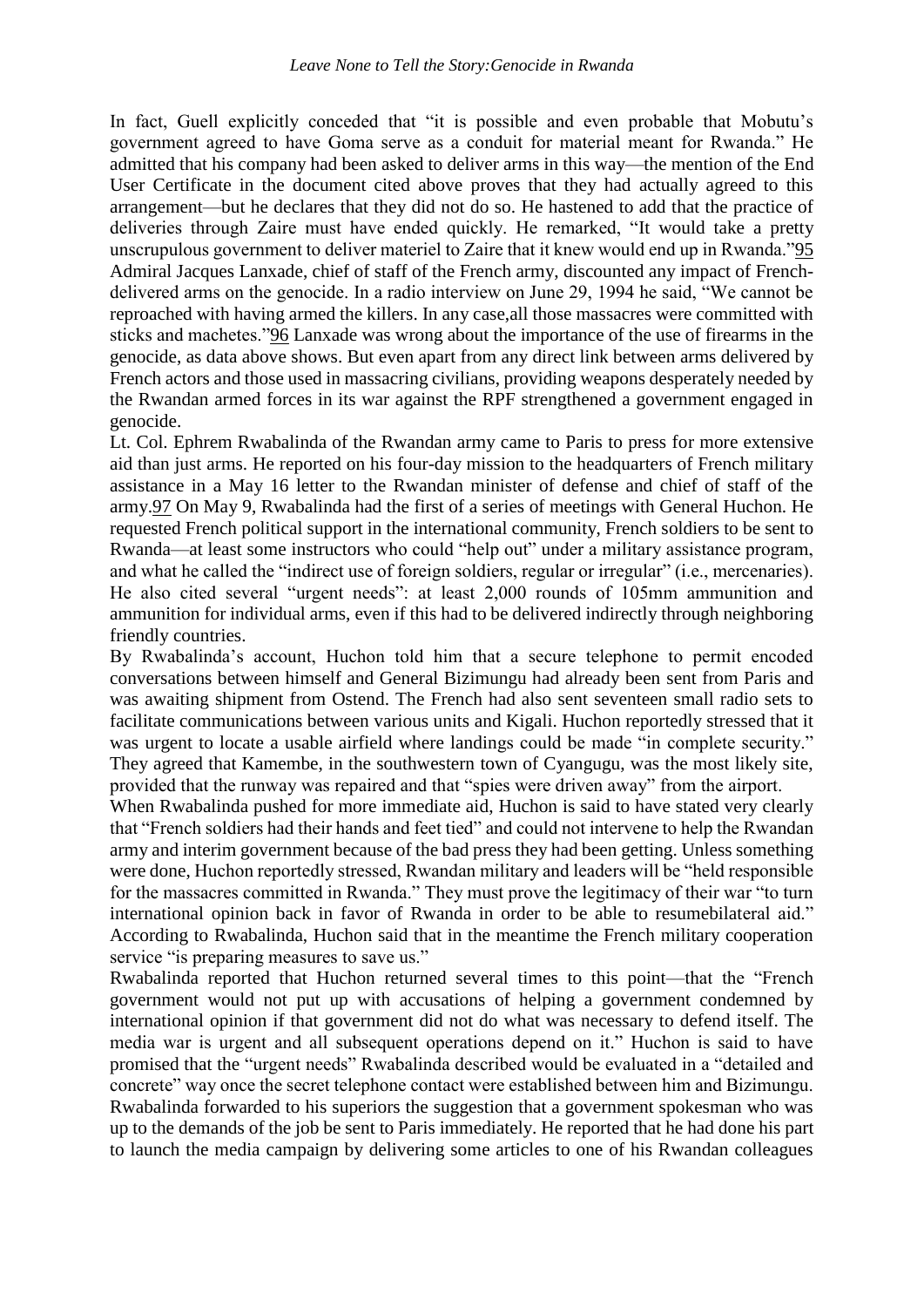there. Rwabalinda concluded his report with the suggestion that a visit "at high political" level would be a good idea to push for the desired assistance.

Assuming Rwabalinda reported the meeting accurately, Huchon and his aides were more concerned about the public perception of the killing than about the killing itself. The condition for important renewed French assistance was not to end the genocide but to make it more presentable in the international press[.98](https://www.hrw.org/reports/1999/rwanda/Geno15-8-02.htm#P517_168150)

Some otherwise unidentified French generals did their part to improve the image of the interim goverment by depicting it as the victim of outside aggression. In early May—just about the same time when Rwabalinda was meeting with Huchon—they approached journalist Renaud Girard with private information about the presence of Ugandan batallions backing the RPF in its offensive on Kigali. Girard checked the "information" and found it to be false[.99](https://www.hrw.org/reports/1999/rwanda/Geno15-8-02.htm#P519_169187)

The message about the need to improve the Rwandan image was also delivered in Rwanda. Two days after Rwabalinda wrote his report, RTLM told its listeners, "please, no more cadavers on the roads."

## **[Footnotes]**

55 Assemblée Nationale, Mission d'information commune, *Enquête*, Tome III, Auditions, Volume I, pp. 127, 347. Callamard, "French Policy in Rwanda," p. 22.

56 Assemblée Nationale, Mission d'information commune, *Enquête*, Tome III, Auditions, Volume I, pp. 208, 210, 341, 344; Chrétien et al., *Rwanda, Les médias*, p. 281.

57 Callamard, "French Policy in Rwanda," pp. 16, 24.

58 Assemblée Nationale, Mission d'information commune, *Enquête*, Tome II, Annexes, pp. 239, 279, 387.

59 Reyntjens, *Rwanda, Trois jours*, p. 89.

60 Chris McGreal, Notes of interview with Jean Kambanda, Bukavu, August, 1994.

61 Patrick de Saint-Exupéry, "France-Rwanda: des mensonges d'Etat, *Le Figaro,* April 2, 1998.

62 Brussels, Détachement Judiciaire, Auditorat Militaire, P.V. no. 1013, June 22, 1994.

63 Assemblée Nationale, Mission d'information commune, *Enquête,* Tome I, Rapport, pp. 257, 259.

64 Assemblée Nationale, Mission d'information commune, *Enquête,* Tome III, Auditions, Volume I, p. 296.

65 Stephen Smith, "6 avril 1994: deux missiles abattent l'avion du président Habyarimana;" Commission d'enquête, *Rapport*, p. 335-36.

66 Assemblée Nationale, Mission d'information commune, *Enquête sur la tragédie rwandaise (1990-1994),* Tome I, Rapport, p. 262.

67 Ibid., p. 264.

68 Ibid, p. 263.

69 Human Rights Watch/FIDH interview, New York, May 15, 1996.

70 Assemblée Nationale, Mission d'information commune, *Enquête,* Tome III, Auditions, Volume I, p. 119.

71 Assemblée Nationale, Mission d'information commune, *Enquête,* Tome II, Annexes, p. 387.

72 Réponse du Ministre des Affaires étrangères, M. Alain Juppé à une question orale à l'Assemblée nationale. 28 avril 1994.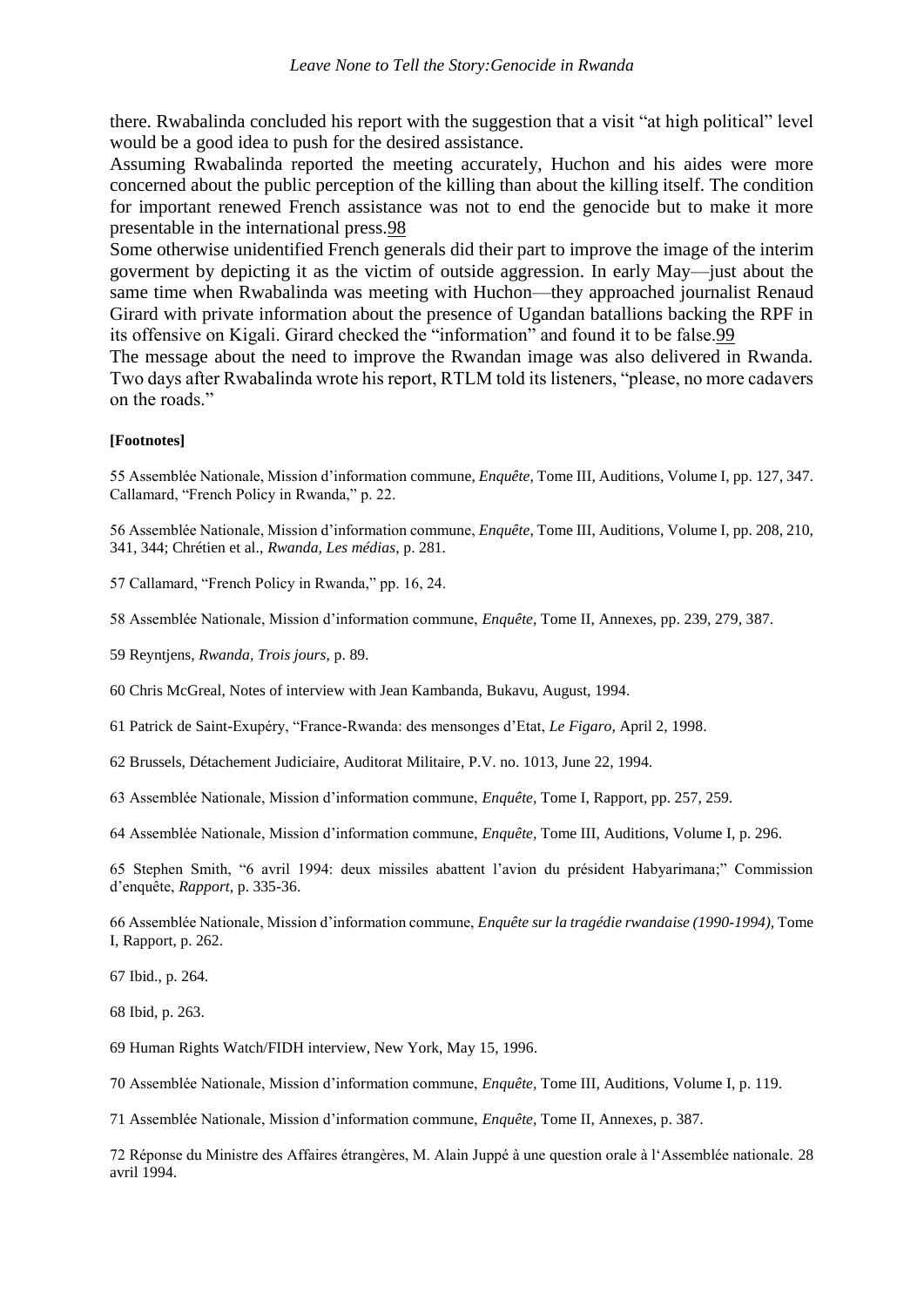73 Human Rights Watch/FIDH interview, Paris, July 4, 1994.

74 Alain Juppé, "Intervenir au Rwanda," *Libération*, June 16, 1994; Mitterrand also would use the plural "genocides" in a speech in November 1994. François Mitterand, "Discours de Monsieur François Mitterand," Biarritz, 8 November 1994, p.4

75 Prunier, *The Rwanda Crisis,* p. 277; Alain Girma, French Embassy, Washington, D.C. to Holly Burkhalter, Human Rights Watch, April 28, 1994.

76 Eric Gillet, "Le Génocide Devant La Justice," *Les Temps Modernes*, July-August, 1995, no. 583, p. 241, n. 33.

77 Patrick de Saint-Exupèry, "France-Rwanda: un génocide sans importance...," *Le Figaro*, January 12, 1998.

78 Assemblée Nationale, Mission d'information commune, *Enquête,* Tome III, Auditions, Volume I, p. 210.

79 Quoted on Radio France Internationale, November 18, 1994.

80 Alain Frilet and Sylvie Coma, "Paris, terre d'asile de luxe pour dignitaires hutus."

81 Guichaoua, *Les crises politiques*, pp. 718-19.

82 Alain Frilet, "La France prise au piège de ses accords," *Liberation,*18 mai 1994.

83 Jean-Hervé Bradol and Anne Guibert, "Le temps des assassins et l'espace humanitaire, Rwanda, Kivu, 1994- 1997," *Herodote*, Nos. 86-87, 1997, p.123

84 Human Rights Watch/FIDH interview, Paris, November 12, 1998.

85 Assemblée Nationale, Mission d'information commune, *Enquête,* Tome I, Rapport, p. 172.

86 Ibid., p. 168; Human Rights Watch/FIDH interview, Paris, November 12, 1998.

87 Prunier, *The Rwanda Crisis,* p. 278; Callamard, "French Policy in Rwanda," p. 38, n. 7; Patrick Saint-Exupéry, "France-Rwanda: Des Silences d'Etat," *Le Figaro,* January 14, 1998.

88 Assemblée Nationale, Mission d'information commune, *Enquête,* Tome III, Auditions, Volume 1, p. 414.

89 Jean de la Guérivière, "Un Officier Belge Maintient Ses Déclarations sur l'Attitude de la France lors du Génocide Rwandais," *Le Monde*, July 23, 1995. The commander of the operation admitted that he had requisitioned Rwandan army vehicles but denied that his men had delivered ammunition for mortars. He did not mention the possibility that they might have delivered another kind of ammunition. Assemblée Nationale, Mission d'information commune, *Enquête,* Tome II, Annexes, pp 356-7.

90 Human Rights Watch, "Rwanda/Zaire: Rearming with Impunity," pp. 6-8.

91 The government of Malta has been unable to provide clarification of this case. United Nations, Letter Dated 22 January 1998 from the Secretary-General Addressed to the President of the Security Council, S/1998/63, January 26,1998.

92 Callamard, "French Policy in Rwanda," pp. 22, 36.

93 Assemblée Nationale, Mission d'information commune, *Enquête,* Tome III, Annexes, volume I, p. 100.

94 Patrick de Saint-Exupéry, "France-Rwanda: le temps de l'hypocrisie," *Le Figaro,* January 15, 1998.

95 Bernard Duraud, "Rwanda: deux documents mettent la France en accusation," and Bruno Peuchamiel, "La réponse des sociétés mises en cause," *L'Humanité*, November 20, 1996.

96 Prunier, *The Rwanda Crisis,* p. 278.